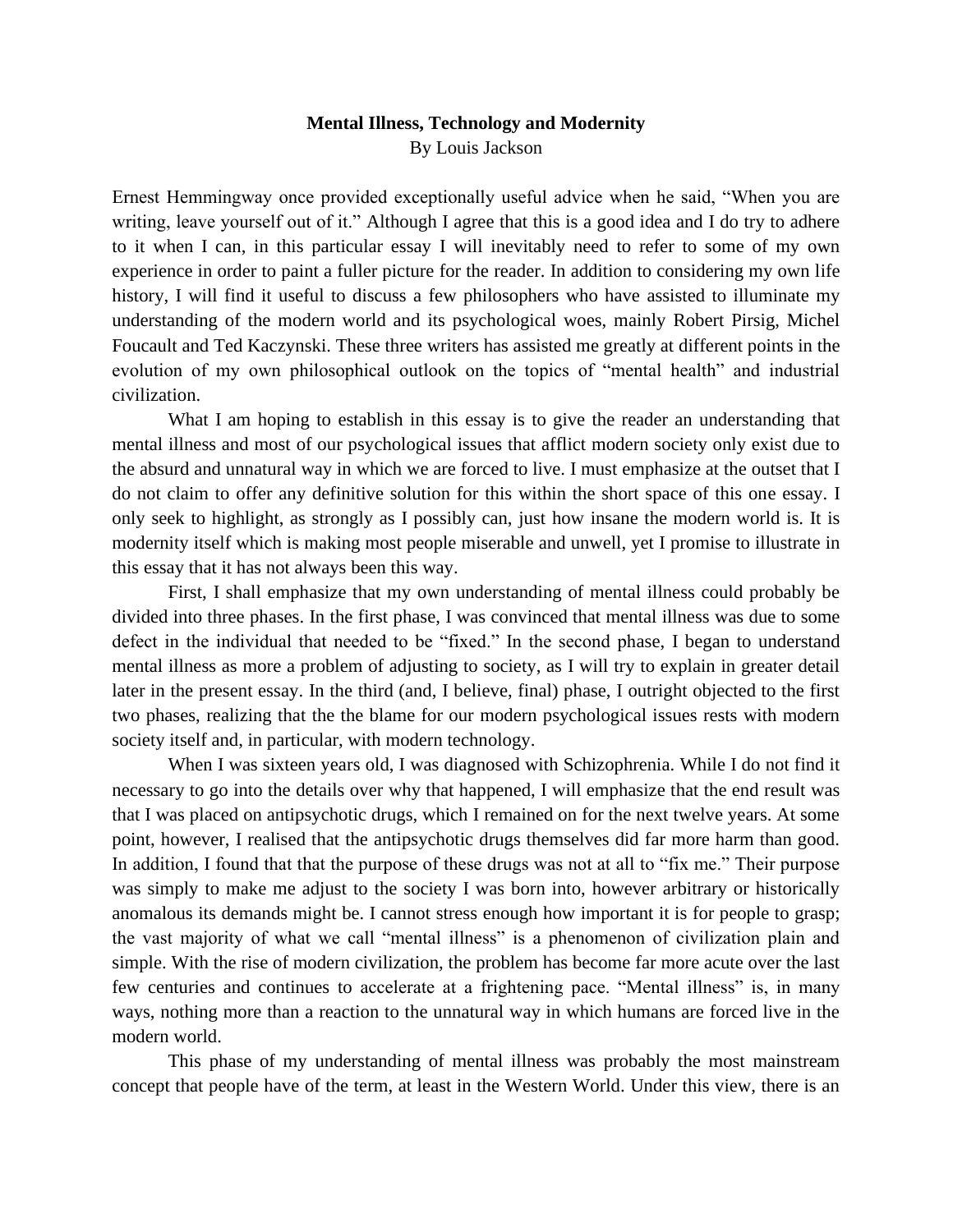issue with the individual, who needs to be helped or fixed as a result. There are a range of different therapies compatible with this approach, including medication and counselling. These are designed to help people to cope with the modern world. The biggest problem with this approach, however, is that it leads people to ask the all-too-common question why there are so many people suffering from mental illness today. I am far more inclined to ask the question why *all* people don't suffer from mental illness. I am seriously skeptical of anyone who claims to suffer from no mental illness whatsoever. Basically, such a person is saying that he or she is completely okay with the way we all have to live today. Does such a person really think, however, that it is normal to sit in front of a computer screen for eight to ten hours per day, five days per week? Our society's response to this blatant historical anomaly is to instead ask the question why it is that so many people are on some form of psychological medication. As the underlying problems get worse, we miss the point by instead searching for ever-more 'advanced' medications to help people to adjust, without ever thinking about the questionable conditions which are causing people to need the medication in the first place. This is simply wrong. Every treatment for mental illness has the same goal. Whether the treatment be pills, therapy, meditation, or counselling, the goal will always be to coerce the individual who is suffering from mental illness to adjust to the society that he or she lives in, no matter how unreasonable its demands might happen to be.

It is fair to say that ever since I took myself off the medications I was prescribed, I have indeed struggled to live a 'normal' life. However, this has only been the case when I was forced to live in the artificial pseudo-environments of the city. I am most at peace when I am in nature. When I am out on the river and connected with my environment as humans had been for the vast majority of history, I find that I get to live the way that we all should be living. For this reason, I came off my medications with the determination to fix myself without taking any more prescribed drugs. Instead of opting for the "quick fix," I went on a path of self-discovery, as one might call it. I started with self-help gurus, but I was disappointed to find that they were all a waste of time. Next, I moved on to a study of the Ancient Greek and Roman Philosophers. Afterwards, I read Friedrich Nietzsche and Michel Foucault, and then discovered Fyodor Dostoevsky and Leo Tolstoy. I studied Sigmund Freud, Rollo May, Scott Peck, and Victor Frankl. Yet the most important literary discover at this time was Robert Pirsig's two books *Zen and The Art of Motorcycle Maintenance* as well as *Lila*. I read them over and over again.

Despite my best efforts, I fell into madness and I had to dig myself out of it at which point I decided once and for all that it was not me that was unwell – it was society itself that it was unwell. To put it simply, I am never anxious when I am in nature, nor am I depressed when I am living naturally. I am at peace because I am connected to it on every level. Spending time in nature for me is always a spiritual experience, something that I cannot replicate anywhere else.

The first author that assisted me in illuminating my understanding of mental illness was Robert Pirsig. His philosophy was influenced by Zen Buddhism and the Ancient Greeks. Pirsig's first book *Zen and The Art of Motorcycle Maintenance* was written in the 1970s. He had been diagnosed with Schizophrenia earlier in his adult life and placed into an asylum for three years,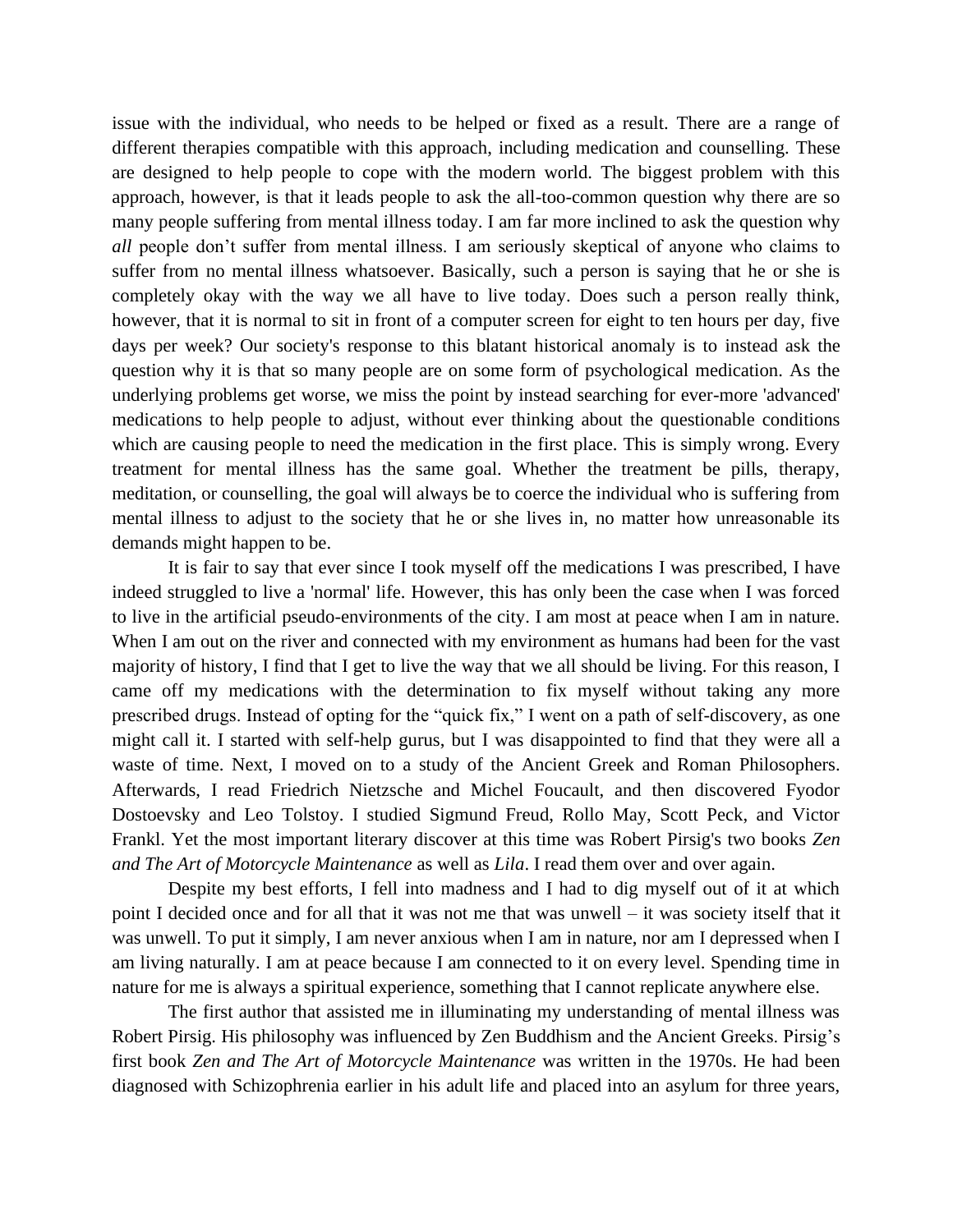where he underwent the so-called treatment of 'shock therapy.' His two books focused on a range of different philosophical ideas but mostly dealt with mental illness and technology. In retrospect, I realize that Pirsig did help me to understand that mental illness is not a defect of the individual, as it is the society itself that causes the psychological issues which later manifest themselves in a given person. I continue to agree with him on this part. I am not quite as sure, however, about his belief that people can adjust to the society despite its artificial and technological characteristics. To support this claim, he argues that a lot of our modern issues are based on a lack of understanding of modern technology. On an individual level, if we can improve our own understanding of it, then we can indeed reconcile ourselves with it and live harmoniously with it. To illustrate this questionable idea, he uses the motorcycle as an example.

At this point, the second phase of my understanding of mental illness began. I moved from an understanding of mental illness as a defect in the individual to instead understand that modern society is itself the issue; however, the individual can still adjust to it, provided he or she does so "the right way." While Pirsig saw that there were issues with humans' relationship to technology, he wrote his book as an attempt to solve them. His first book made an attempt to merge art and science. He concluded that they were two opposing forces that were at war with each other and he felt could be merged and in fact needed to be. He made an attempt to create a harmony between nature on the one hand and technology on the other. Zen represents art and nature and the motorcycle represents science and technology.

I held onto this concept for quite sometime and, in all honesty, probably a lot longer than I should have. Pirsig, I think, was naive about technology and it is now my belief that it is not possible to reconcile oneself with it. The reason for my pessimism on the issue is that I realized that technology is in itself utterly hostile towards nature. Despite his shortcomings, Pirsig still raised some very interesting and important points. In his first book *Zen and The Art of Motorcycle Maintenance*, he used the motor cycle as an example of how someone can work with technology and be in harmony with it. Just as an Ancient craftsmen or sculptor could use technology without losing his sanity, Pirsig claimed that he himself could work on his own motorcycle in much the same way that a craftsman would work on a statue.

Nor was this limited to recreational activities. Pirsig claimed that a factory worker could theoretically achieve this sort of balanced and harmonious relationship with technology while on the clock. This particular argument, however, marked the point where I started to become more sceptical of his ideas. As an example, he noted that when Japan was industrialising, because they already had this Zen culture, the workers were able to work long hours, on repetitive tasks but in a meditative state all the while. He used this as an example of how modern technology and humans can indeed coexist harmoniously. Now, I grant that maybe his anecdote is true and the Japanese industrial workers in the early to mid-20th century were indeed able to do this. I don't claim to actually know the answer to that, but I can say that in my own experience I worked in an abattoir doing repetitive tasks. As hard as I tried, I was still unable to find my Zen. The only thing I felt while working there was anxiety and frustration, as well as horror at the sheer number of animals that are processed there each day, though that's another story altogether. One thing I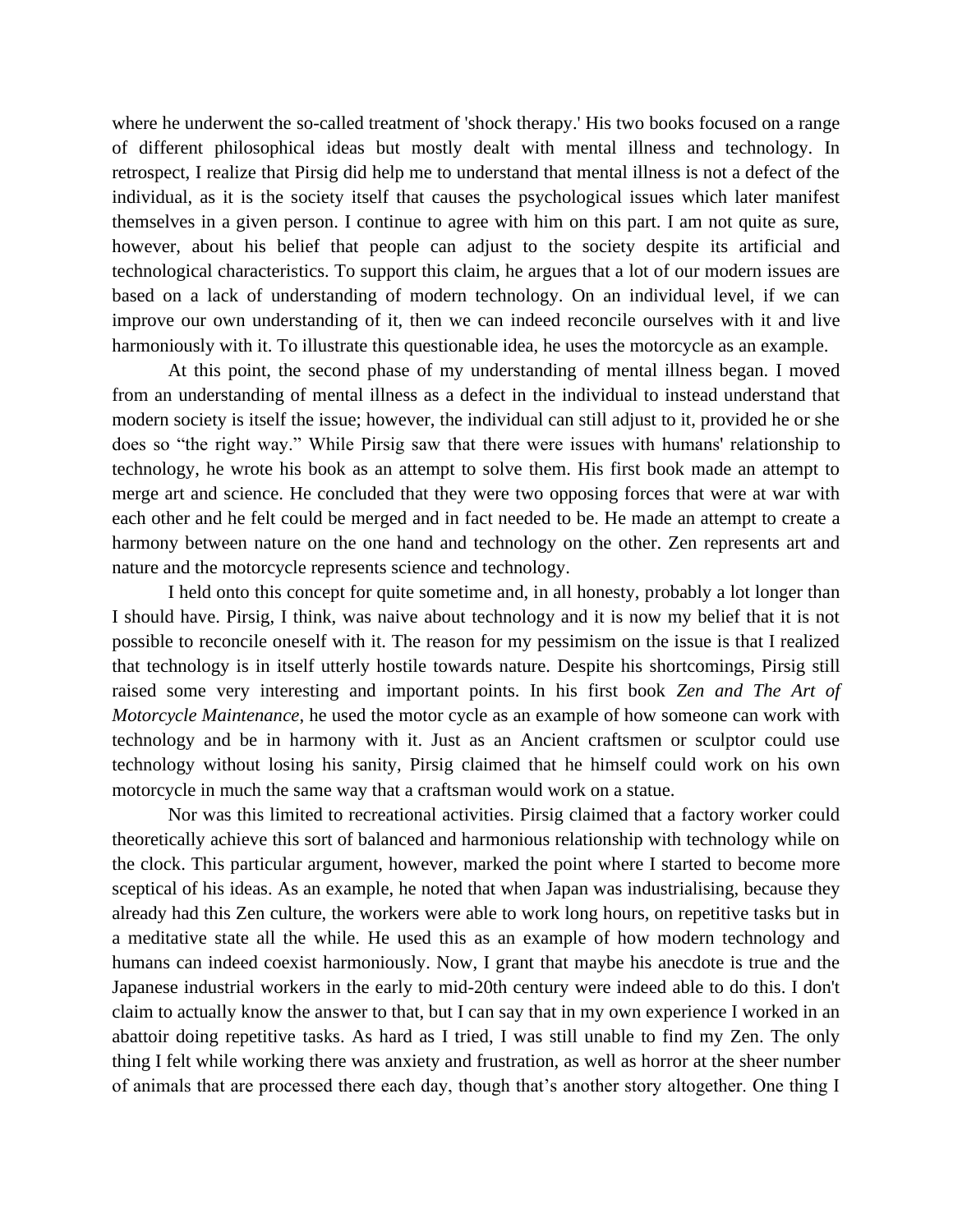am sure of is that the only time I can ever find my Zen is when I am in nature. It is one thing to say that a craftsman can build a table or that a person can even work on a motorcycle in his or her spare time and reach in a Zen state while merging art and technology into one. It is another thing entirely to work ten hours per day, five days per week staring into a computer screen or standing on an assembly line doing monotonous tasks whilst having every single movement throughout the day monitored by either a video surveillance system or by a supervisor.

If nothing else is certain, there is something that is seriously wrong with modern technology. This realisation for me was itself a really big problem. Because technology is such a huge part of our lives, if we are unable to find some way to live harmoniously with it and if it is indeed true that *this* is the root cause of our modern psychological issues, then perhaps we need to just get rid of it and start over. Technology, I think, is not only at the root of our psychological issues, but also of our environmental crises and our social and economic injustices as well. I think that Pirsig was hopelessly naïve to think that we could ever compromise with it and adjust to its ever-more-unreasonable demands.

I think it is important to move on now to hopefully provide the reader with a historical understanding of the concept of mental illness. For this reason, we shall briefly move away from discussing technology as such, though we will revisit the topic later on to give the reader some sort of reasonable conclusion of how the two topics relate to one another. My discussion of the history of mental illness shall begin with an analysis of Michel Foucault's book *The History of Madness*. Foucault wrote what is arguably the single most important book on mental illness that I have ever come across. The work is known as *The History of Madness* or *Madness & Civilization*, depending on the translation. In it, Foucault demonstrated how rapidly the definition of mental illness/madness had changed over the course of the last few hundred years. In order to trace the concept's genealogical development over time, Foucault began his study with an analysis of materials dating back to around the start of the Renaissance. At this time, mental illness was referred to as "madness." In fact, the term "mental illness" is relatively new and came about at roughly the time of Sigmund Freud, give or take a few decades.

As Foucault demonstrated, in the time of the Renaissance, the mad were actually revered by the masses. Rather than be thought of as unwell, they were recognized as simply being different. I personally think, though, that it ran a bit deeper than that and the mad were seen as some sort of intermediary between the physical world and the spiritual world. The Renaissance, however, seems to be around the last time that these views of the mad were commonly held, at least in European culture. According to Foucault, from this point forward the understanding of madness/mental illness has been a constant debacle and has continued to change quite rapidly over the last few hundred years. The following quote from his book summarizes this stance quite nicely:

*"One simple truth about madness should never be overlooked. The consciousness of madness, in European culture at least has never formed an obvious and monolithic fact, undergoing a metamorphosis as a homogenous ensemble. For the Western consciousness madness has always*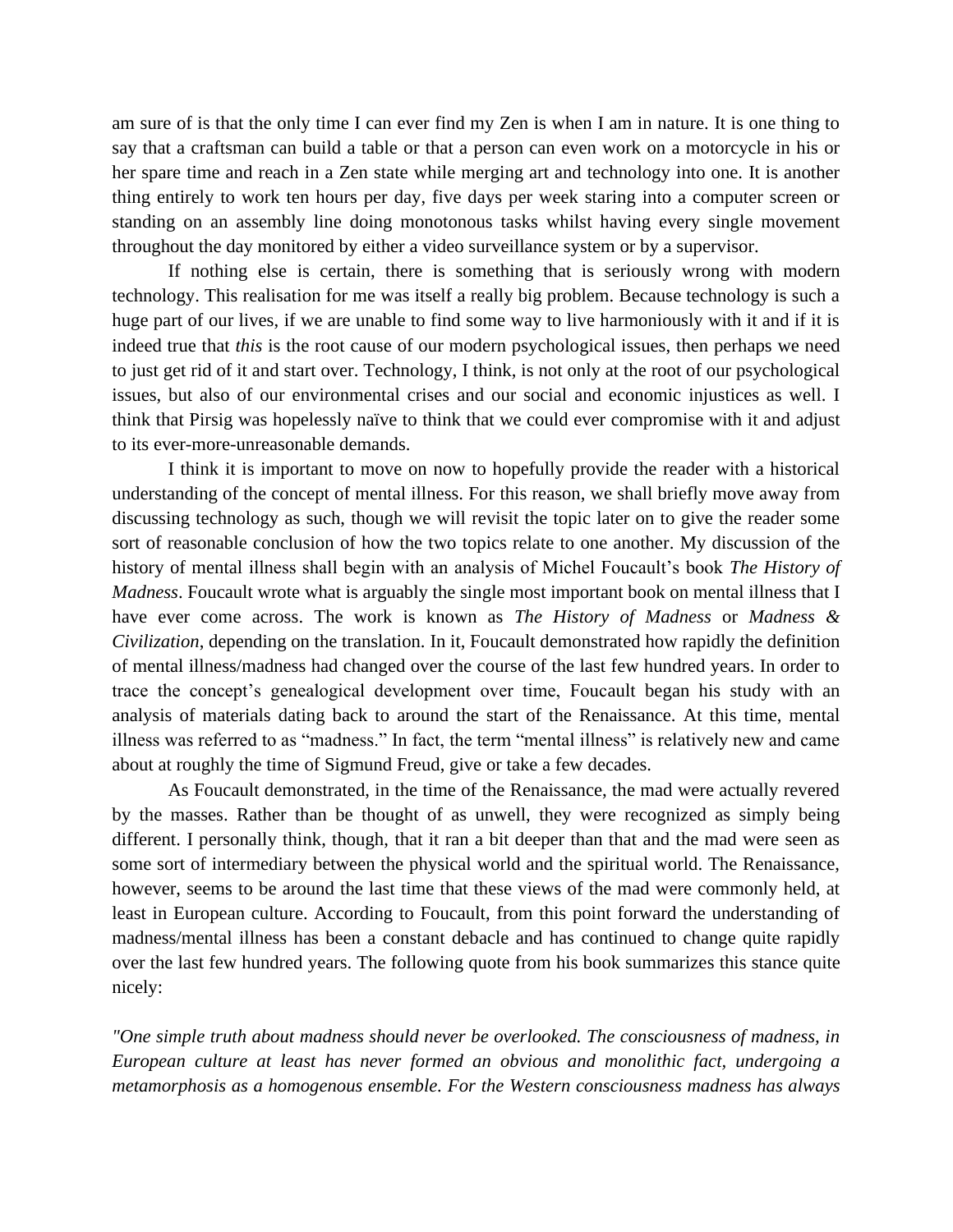*welled up simultaneously at multiple points, forming a constellation that that slowly shifts from one place and form to another, its face perhaps hiding an enigmatic truth."*

The reader might recall from our discussion of Robert Pirsig's work earlier in this essay how he tried to reconcile art and science or nature and technology. There is in fact a similar theme that I noticed throughout Foucault's work, though I'm not sure whether he noticed it himself. Modern technology, as I mentioned earlier, is fundamentally hostile towards nature, which includes not only animals but human beings as well. Modern technology is of course an offshoot of science. It is true that science has helped humans to gain a greater understanding of the world, but we have to ask the question, "At what cost?" I think that if we use mental illness as an example, we can illustrate the hostility that modern science can have towards human beings. We may then discover that it is not only impossible to reconcile nature with modern technology, but even with modern science itself.

Foucault explained that over the centuries following after the Renaissance, madness continued to be misunderstood as the relationship between society and the mad continued to change. According to Foucault, these changes first started to take place around the start of the 16th century when leprosy disappeared in Europe. When leprosy was no longer a problem, cities were left with the same large buildings that used to hold all of the lepers. With no lepers to fill these spaces, society started looking for other people that could be housed there. This, according to Foucault, marks the moment when the mad began to be confined. It also is an interesting point in the history of madness because this is when society's relationship to the madman started to change and has continued to morph ever since. Not only were the mad confined but also many other people who were considered a nuisance to society. The homeless, the disabled, homosexuals began to be placed into confinement, often indefinitely. Over time, madness began to take on a moral component as well. People who no longer adhered to arbitrary social norms were considered insane and placed into confinement.

Even this, however, was not the biggest change to the relationship between society and the mad. This came in about the 17th and 18th centuries, during what is nostalgically called the "Scientific Revolution" or the "Enlightenment." This is when madness began to be put under the microscope of scientific knowledge. In hindsight, this experiment has been a complete and utter disaster, though that has not stopped modern psychiatry from continuing to look at mental illness through this lens.

Bossier de Savages, for example, was a scientist who came up with the idea of categorising the different types of madness in a similar way to how plants were categorized in the field of botany. It only seemed natural to de Savages that psychiatry should adopt the methods of categorisation which the "hard sciences" had already applied to the study of plants and animals. It appears that no one since, at least in the mainstream, has ever thought to question this idea, let alone reverse it. Modern psychiatry continues to be looked at unquestioningly through this biased and reductive lens.

There were a few things going on simultaneously over this period of time. It is my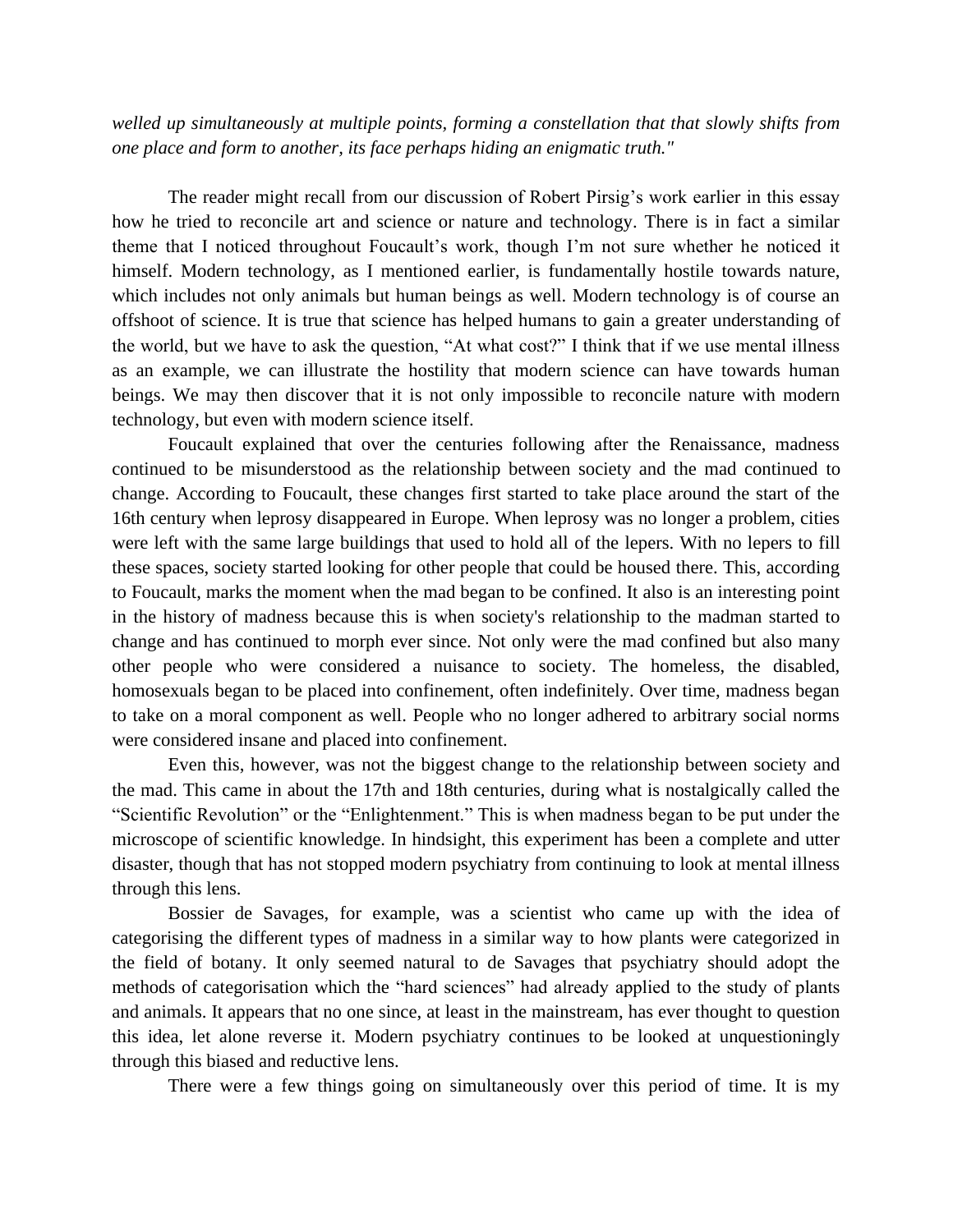conclusion that, at least from about the 17th and 18th centuries up until today, treatments for madness or mental illness, though have varied, have always had the same goal: to coerce the individual to fit in with the modern economic and technological society. The most brutal and intense forms of treatment came about in the modern asylum in the late 19th and early to mid-20th centuries. The purpose of these places was now to fix the mad so they could become a part of the 'normal' society again. If they failed at that task, they stayed locked up. Though a house of confinement prior to this era (in, say, the 17th and 18th centuries) surely would not have been a nice place to end up, at least there the mad were relatively left alone to just "be mad" inside the walls. This was not the case in the modern asylum. Psychiatrists now observed patients with ever-greater scrutiny. This observation-based psychiatry led them to experiment with all sorts of questionable drugs and treatments, a troubling historical trajectory which peaked in the middle of the 20th century with the most appalling innovation of all: 'shock therapy.' The paradox of this time frame is that on the outside, the world was changing at such a rapid pace in the name of technological 'progress,' yet on the inside of the asylum the most regressive and draconian practices were being carried out on a regular basis. One has to wonder if maybe this is what was needed to coerce the human spirit into acting more like a machine and less like a human. It is no coincidence that at a time of the industrial revolution when human beings were now required to be docile and obedient so they could work in coal mines, railroads and factories that those who were not docile and obedient were punished severely.

There is admittedly a possibility that I am over simplifying a huge time frame in history in order to fit my own ideas into a nice, concise theory. One might claim that I am conflating things that are not related at all in order to accomplish this task. Even if this were the case, I think that my analysis of the situation would still be rather valuable to people living in the modern world. One point that I would like the reader to take away from this discussion is that modern humans are really quite different from the humans that lived prior to the industrial revolution. We have been coerced over the centuries to submit to technology. As a result, we have become cogs in a vast, impersonal system and have been forced to advance interests which are not our own. There is a very real relationship between mental illness and the way that we have been coerced into serving the system in order to advance its own progress on a purely technical level, regardless of its negative effects on our mental and physical health. This, above all, is what I have been trying to communicate to the reader throughout this essay. Humans are not machines. We are not cogs in a system. We are intelligent, emotional, creative animals that have much more to us than working forty to fifty hours per week on some monotonous job. I had often thought about the lions in the zoo. When you go and see them, they look so miserable and deflated. All they do is sit around all day and pace up and down their cage. The lion in the cage is a metaphor for humans in modern society. There's nothing that is going to fix it, whether it be a pill, therapy, counselling, group sessions, meditation, journaling, yoga, or a self-help guru. On a social level as well, there is no policy, reform, or social change that is ever going to fix the psychological woes that modern humans face. The only thing that is ever going to fix it is if we bust out of that cage.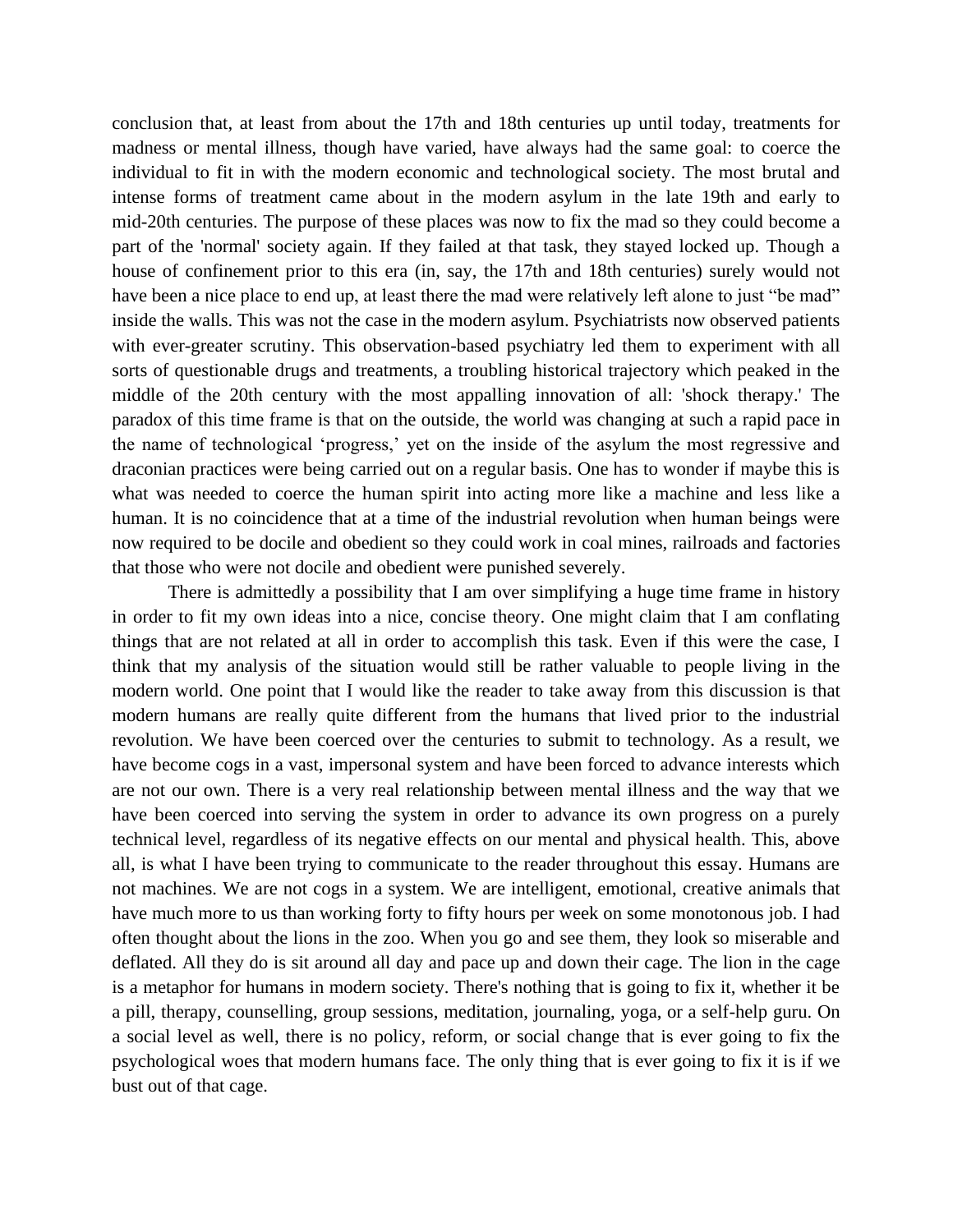To be clear, I am *not* claiming that mental illness is unique to modernity. It does seem to have existed in many societies, even dating back in the Ancient World. There were Roman elites, according to Foucault, who used to suffer from what were called "frenzies." Based on their descriptions, they sound similar to what we might now call an anxiety attack or nervous breakdown. Similarly, in Homer's epic poem, Odysseus himself falls into madness on his way home after the Trojan War. He even descended into the literary underworld due to his mental suffering, though he eventually found his way out. Although examples like this can indeed be found, it bears emphasizing that such incidents seem to be few and far between in the Ancient World and only seem to be brought about by rather extreme circumstances. This is to be contrasted with the modern world, in which an ever-increasing number of people are more and more miserable and suffer psychologically for no apparent reason. It is also possible that our modern morals and values such as materialism and consumerism as well as our obsession with sports and television contribute to our miserable state as well.

The final piece in the evolution of my own philosophical outlook on mental illness came about only quite recently. As I wrote earlier, the evolution of my understanding of mental illness has proceeded in roughly three phases. At first, I thought that it was a defect in the individual which caused it and that there was nothing wrong with society itself. Under this view, the responsibility lay solely with the individual to fix himself or herself through the help of therapies until he or she is not mentally "unwell" anymore. For me, the second phase consisted of the realisation and acceptance that although society does cause psychological issues, we can adjust to it by gaining a better understanding of the world that we live in. For example, Robert Pirsig claimed that we felt frustrated by technology only because we lacked understanding of it, a view which implies that humans could reconcile themselves with it if they just made the effort to understand it better. More recently, I have completely rejected this second phase because I now see that it *is precisely* modern society and the modern technological system that are responsible for our psychological woes and therefore one does not even have the option to try to reconcile oneself with them in the long term.

I had often thought over the past few years that hunter gatherers would not have gotten mental illnesses. I didn't really do much with that thought, but it was something that I would think about from time to time. I could not, however, articulate the reason for this until more recently when I read Ted Kaczynski's Industrial Society and Its Future. In this work Kaczynski makes the claim that the major source of the psychological issues of the modern world are due to the fact that humans have every basic need taken care for us by the system. Everything is provided for us and things like gaining access to shelter, food and clothing have become really trivial to obtain. The ironoy of technological process is that we have much less control and are much less autonomous in our enivoronment that hunter gatherers were. The stark reality of modernity is that we have deluded ourselves into believing we have more control over the environment than ever before simply because we are surrounded by ever-more advanced technologies. Although this might be vaguely true on a collective level, as individuals we have no control whatsoever over the basic problems of survival. Because of technological automation,